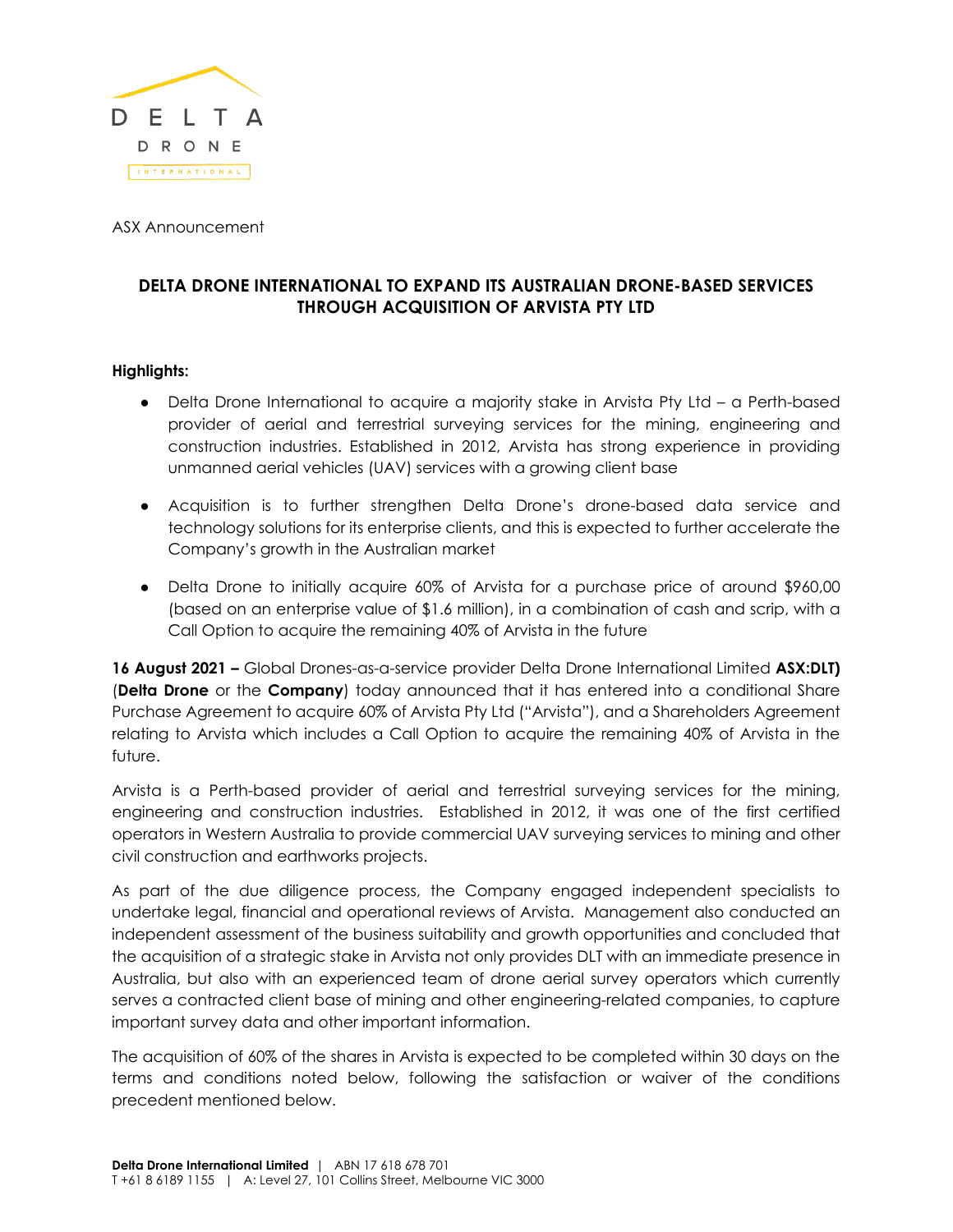Commenting on the acquisition, Delta Drone CEO, Christopher Clark said, "Arvista is an excellent strategic fit for Delta Drone's operations in Australia. The company has an excellent reputation and a blue-chip client base, serviced by an experienced and professional staff who are keen to utilise our co-ordinated services approach to grow the market opportunity.

"We look forward to not only growing with the Arvista team, based on their experience and relationships in Western Australia, but to also assist Arvista in expanding their scope beyond pure surveying, to include the full range of drone-as-a-service products that DLT currently offer our multinational mining clients in the international arena, such as AI-based model analysis, security & surveillance, blast monitoring and asset inspection."

Delta Drone International Chairman, Eden Attias said: "Australia is the key immediate growth market for Delta Drone International. To scale quickly in this market, we needed to ensure that we found a culturally aligned company with the skillset and capability to harness our broader industry-leading drone services. The transaction is well funded from our cash reserves and is expected to be earnings accretive and to provide the foundation for Delta Drone International to achieve growth in FY22."

# **Key deal terms**

- DLT to purchase 60% of the shares in Arvista Pty Ltd, which owns the Arvista business and includes all such assets that are required to operate the Arvista business, from the existing shareholders in Arvista being Investmin Pty Ltd, Evan Mckern and Shane Mcleay and Karen Mcleay (**Sellers**) via a Share Purchase Agreement.
- The Enterprise Value upon which the acquisition is based is \$1.6 million for the whole of the business.
- The purchase price for the 60% of the shares being purchased by DLT (**Initial Transaction**) is to be paid as follows:
	- o \$300,000 in cash (out of DLT's existing cash reserves), payable at completion of the Initial Transaction (**Completion**);
	- o 9,600,000 new shares in DLT, to be issued at Completion, at a deemed issue price of \$0.04 per share. These shares will be escrowed for a period of 24 months post Completion;
	- o \$276,000 in cash (out of DLT's existing cash reserves), to be paid within one month after DLT releases its FY21 Annual Report to the ASX (the **Second Payment**); and
	- o If prior to the Second Payment, DLT conducts an equity capital raising under which it raises at least \$1.5 million via the issue of DLT shares at a price that is less than \$0.04 per share (**New Capital Raising Price**), \$384,000 worth of DLT shares at the New Capital Raising Price minus the number of shares already issued to the Sellers at Completion.
- DLT will be granted a Call Option to acquire the remaining 40% of the shares in Arvista that are not being acquired under the Initial Transaction, under which DLT will have the right but not the obligation to acquire the remaining Shares, exercisable at any time within five years of completing the Initial Transaction. Any exercise price will be determined on the following formula:
	- o 1.5 x customer-based revenue generated by Arvista in the previous Financial Year, divided by the total number of Arvista shares on issue, multiplied by the number of Arvista shares held by the Sellers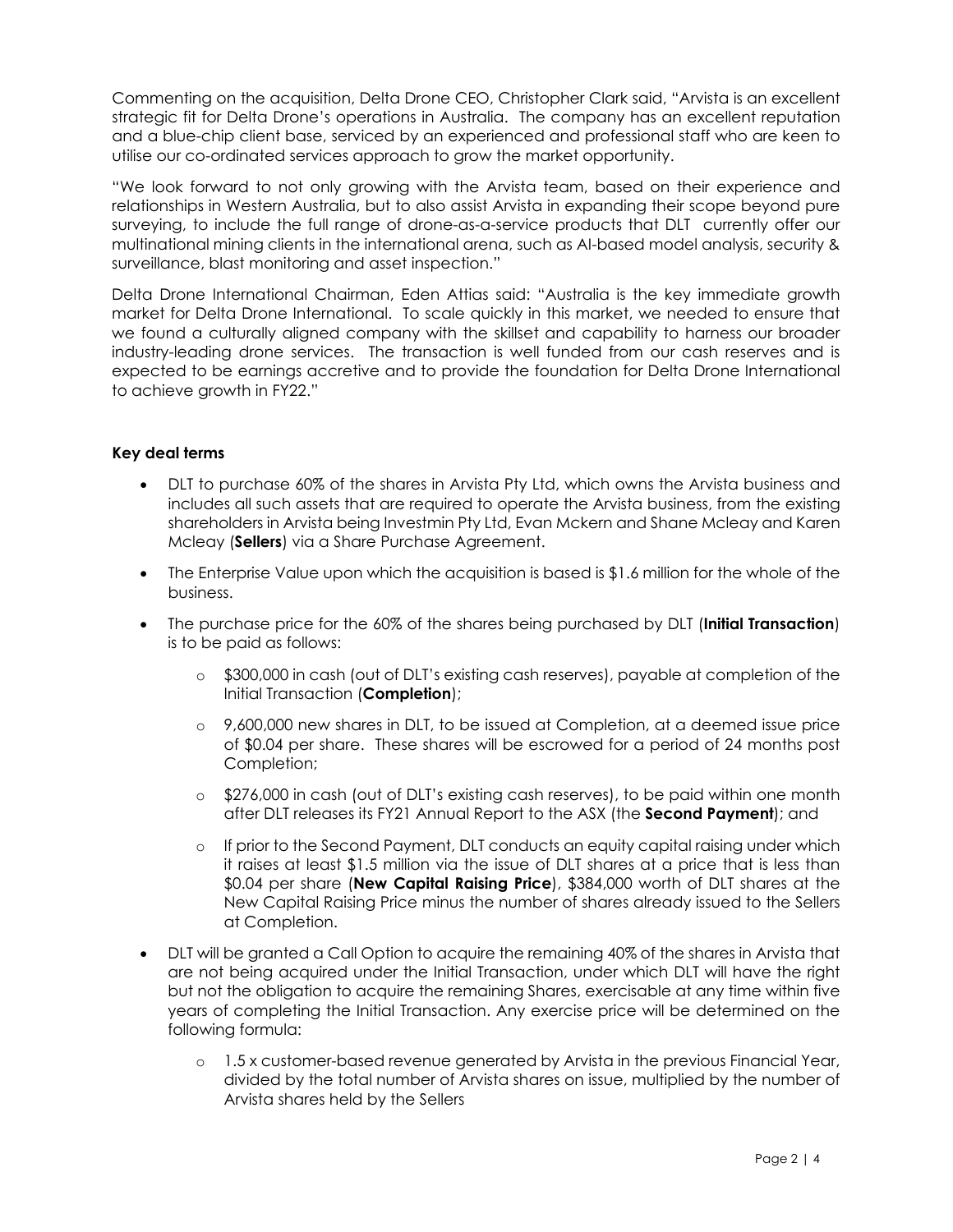- The purchase price under the Call Option will be payable 50% in cash and 50% in the issue of new shares in DLT at a price to be calculated on the 15-day Volume Weighted Average Price per share in the 15 trading days that preceded DLT lodging their Annual Report with the ASX in the then-current calendar year.
- DLT has also entered into a Shareholders Agreement with Arvista and the Sellers in relation to the management of, and shareholdings in, Arvista. DLT has a right to appoint up to two directors to the Board of Arvista. The Sellers are not entitled to appoint any directors to the Board of Arvista, however Evan McKern & Shane Mcleay intend to stay on as directors of Arvista at DLT's request. DLT also has appropriate drag along rights to force minority shareholders to sell their shares in Arvista to a bone-fide third party.
- Both the Share Purchase Agreement and the Shareholders Agreement contain noncompete restrictions on the Sellers.
- DLT does not require and does not intend to seek shareholder approval in relation to the Initial Transaction.
- There are no changes to DLT's Board proposed as a result of the Initial Transaction.
- The Share Purchase Agreement contains warranties and indemnities in favour of DLT.
- The Initial Transaction and Completion of the Share Purchase Agreement are subject to the conditions precedent set out below.
- The Share Purchase Agreement and the Shareholders Agreement contain various other terms and conditions that are considered standard for agreements of their nature.

#### **Conditions precedent**

The conditions precedent to the Initial Transaction are as follows:

- No material adverse effects occurring in relation to Arvista, its assets or the Initial Transaction;
- DLT's due diligence in relation to Arvista;
- Key employee agreements being fully executed;
- Release of all encumbrances in relation to Arvista and its assets; and
- Settlement of loans to, and termination of certain agreements with, Entech Pty Ltd (with whom Arvista has current business arrangements).

*This announcement has been authorised for release by the Board of Delta Drone International Limited.*

## **-ENDS-**